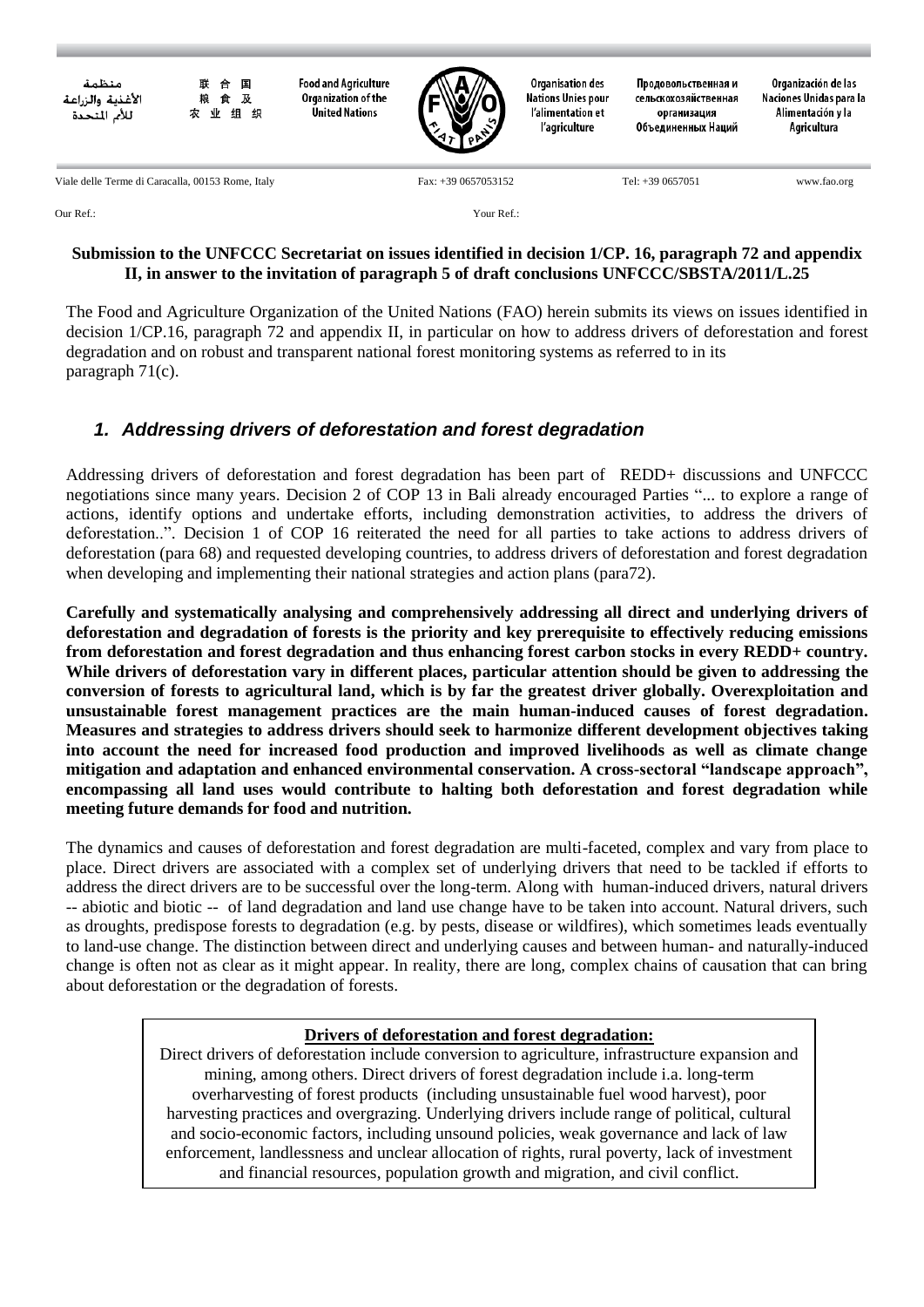#### **Key Aspects to be considered for addressing the drivers:**

A place-specific comprehensive analysis of the drivers of deforestation and forest degradation is needed to ground a REDD+ readiness process, including development of a REDD+ strategy in a country. Therefore it is fundamental that **all stakeholders involved in assessing the drivers show their willingness and interest to take up and analyse all relevant information available** to understand the dynamics of change. Experiences from countries involved in REDD+ programmes show a common understanding of the need to assess the drivers in order to provide an informative and analytical tool to ground appropriate response measures, actions and strategies. However the use of different methodological approaches, and data have resulted in analyses with varying levels of depth and scope.

Once all drivers are well defined and their magnitude and interactions understood, a decision framework addressing the priority drivers of deforestation and degradation can be developed. It takes considerable effort, in implementing a REDD+ strategy, to address multiple drivers of deforestation and forest degradation and to reconcile the interests of multiple stakeholders. Setting up response measures should be guided by the principles of effectiveness, efficiency, fairness, transparency and accountability.

**While there are many drivers, particular attention should be given to addressing the causes for the ongoing conversion of tropical forests to other land uses, especially agricultural land.** Measures to address this complex issue have to take into account that achieving food and energy security will remain the highest priority for individual households and national governments. The agriculture sector is essential to the livelihoods of around 75 percent of people living in rural areas. Also, farmers will need to feed a projected population of 9.1 billion in 2050. For this reason, countries will increasingly have to grapple with competing land-uses and to explore measures to achieve climate change mitigation goals without compromising food security. Therefore it is necessary to adopt an **integrated landscape approach** when designing national REDD+ strategies, policies, laws and action plans. Coherent national strategies encompassing all land uses, recognizing the full value of the multiple goods and services provided by forests and tree resources and aiming at maximizing synergies between sustainable intensification of agriculture and REDD+ ensure the best possible balance among a range of different development objectives.

One of the main causes for conversion of forests to agricultural uses including biofuels are high - and relatively early - positive returns, that attract many farmers, private investors and governments to invest. Incentives provided by a REDD+ instrument and REDD+ policies to conserve and sustainably manage forest land would need to provide adequate income or benefits to the land users to be effective in reducing agricultural expansion onto forest lands. At the same time ensuring that existing policies and strategies support intensification of production of food on existing agricultural land and do not lead to perverse incentives for conversion of forest lands to agriculture with detrimental outcomes will be important.

#### **General requirements for the analysis of drivers of deforestation and forest degradation:**

- Key drivers, both direct and underlying, are rooted inside and outside the forest sector and may have local, national and global aspects. A robust analysis of drivers must evaluate the impact of drivers at all levels, look beyond the forest sector and consider their relationship to all land use activities.
- Competing land uses, socio-economic factors and commercial interests driving deforestation and forest degradation involve different authorities and stakeholders. Thus, analytical assessments of drivers should ensure the full and effective participation of all stakeholders. This could be facilitated by, for example, establishing collaborative mechanisms or using existing information-sharing platforms. Care should be taken to ensure the informed and meaningful participation of all stakeholders, including indigenous peoples and forest-dependent people, and that gender representation is provided for.
- National REDD+ strategies and programmes, designed to comprehensively address and respond to all types of drivers of deforestation and forest degradation should be based on a nationwide assessment of drivers. However, in some cases an analytic assessment of drivers at the sub-national level may be better able to capture the full variety and diversity of causes and drivers, especially if socio-economic and biophysical conditions vary within the country. Sub-national studies and data should be merged into a national analysis.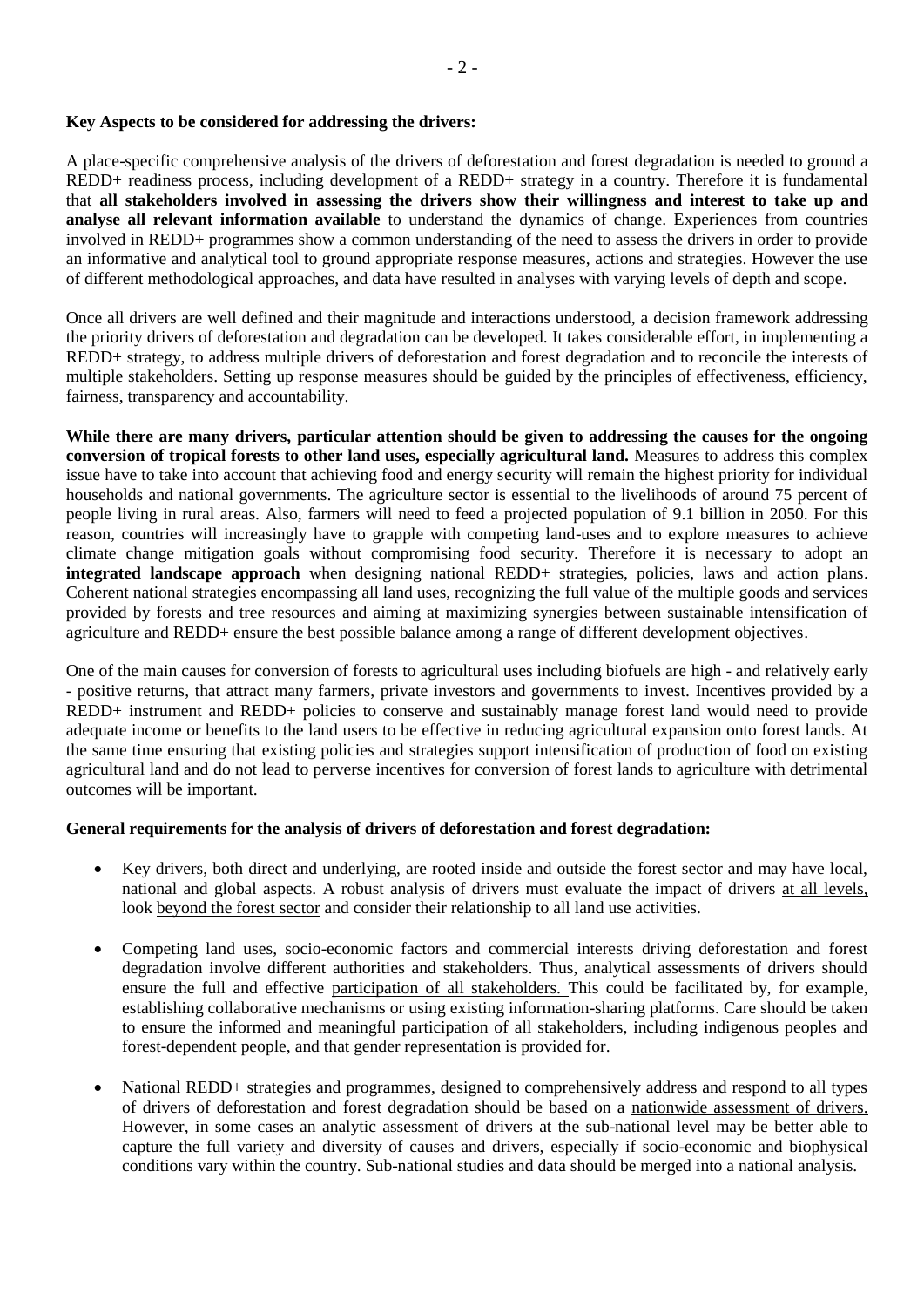- The analysis should be based on existing data coming from monitoring systems and other sources. However many countries lack sufficient empirical data. In these cases appropriate actions should be taken to verify, update and fill gaps in the data to facilitate an informed understanding of the situation. In this regard REDD+ countries requesting support should be assisted to strengthen their capacities and further develop monitoring systems, including community-based monitoring, where feasible and appropriate.
- Methodically the diagnosis or formulation of problems related to deforestation and forest degradation must be conducted systematically and logically and take into account the application of methodical approaches relevant to different national circumstances. A starting point for the assessment of drivers should be the detection of the location and extent of deforestation and forest decline, based on data from national monitoring systems and/or remote sensing, complemented by historical data, relevant reports, studies and statistics and an assessment of potential future threats in order to anticipate and minimize risk.
- Collection of qualitative information from stakeholders, particularly those at the sites of deforestation and forest degradation e.g. through key informant interviews, focussed group discussions, participatory rural appraisal sessionsand livelihood analyses will be important for understanding the dynamics of the drivers. This data will be important to supplement and validate other sources of information to come up with a comprehensive analysis of the drivers of deforestation and forest degradation in each site.

## *2. Robust and transparent national forest monitoring systems*

FAO considers that a **"National Forest Monitoring System" (NFMS) should be a comprehensive approach that collects, analyses and reports information needed for a wide range of forest monitoring needs aimed at sustainable management of forests including for REDD+ mitigation actions**. An NFMS may include a variety of tools and methodologies for data collection and analyses, and incorporate information derived from monitoring and information systems in other sectors.

To obtain a robust and transparent NFMS for REDD+ it is crucial that:

- the system is developed to fulfil the five reporting principles under the UNFCCC: transparency, accuracy, consistency, completeness and comparability
- the system is developed in the context of clear policy and institutional arrangements and with long-term objectives
- the NFMS should build on existing institutions and monitoring systems to recognise and take full advantage of existing knowledge and systems and develop the capacity and implementation ability to help ensure continuity over several decades
- rigorous , transparent and verifiable scientific approaches are used to assess mitigation results;
- the country has an open access data policy for as much information as possible, including all biophysical data.

Each NFMS should consider the national social, economic, environmental and governance contexts. The systems therefore need to be nationally specific while ensuring compatibility with international reporting requirements. It is not feasible or desirable to develop a standard approach to national-level monitoring for application in all countries. At the same time, there are several key functions of NFMS where international efforts to develop approaches or methodological options can benefit countries that do not yet have full capacity to fulfil these functions. In addition there is potential to bring synergies and efficiencies where proven methods and tools can be adapted to meet national needs to speed up implementation.

The design and implementation of the NFMS should involve all relevant stakeholders and include capacity development where required to ensure their full and effective participation.

The NFMS should provide accessible, transparent and timely delivery of all relevant data and information to all relevant stakeholders.